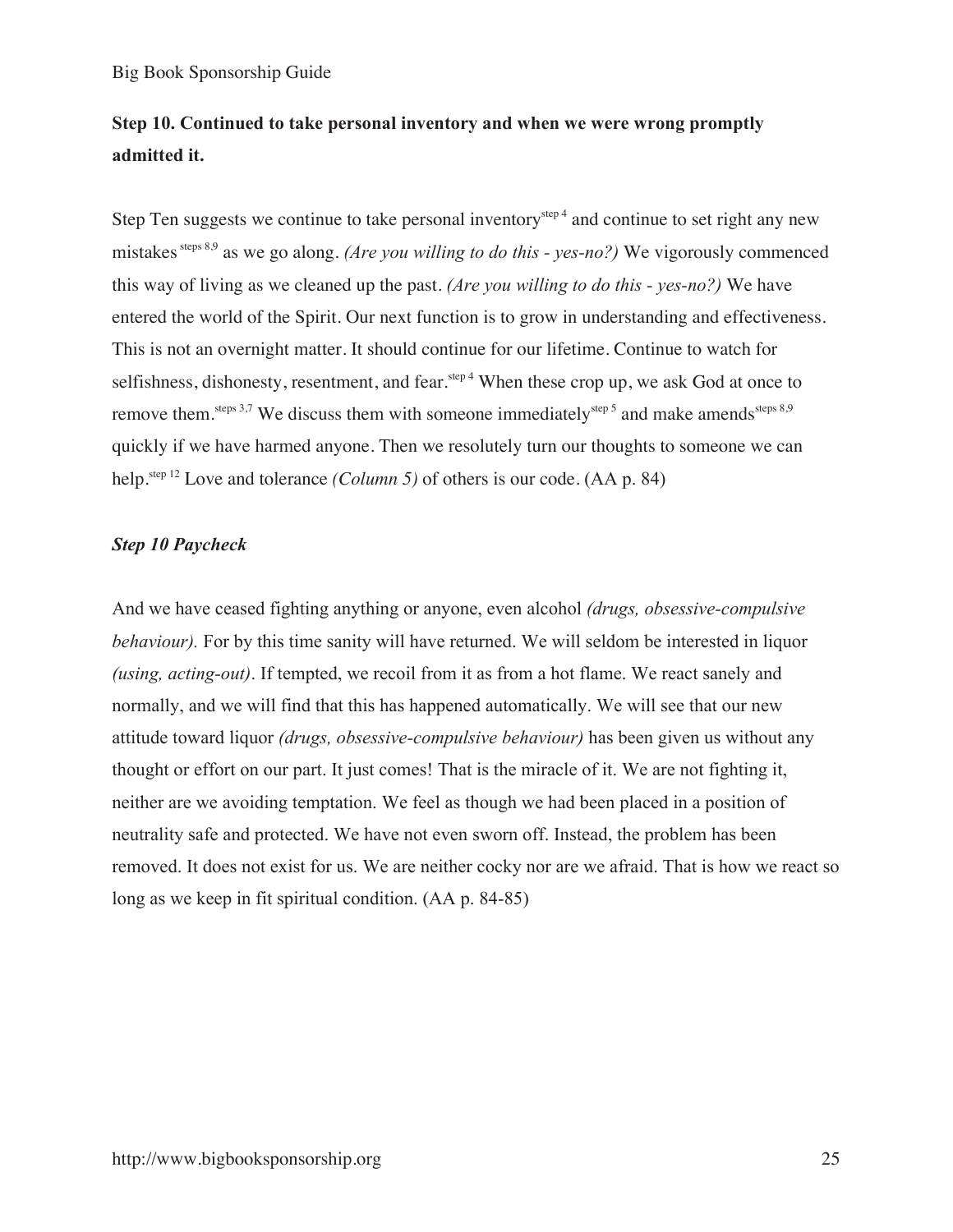| <b>LIABILITIES</b> to watch for: Check for each day for:<br>SELF-WILL (Column 4) NO POWER | Mon | <b>Tues</b> | Wed | <b>Thurs</b> | Fri | Sat | Sun |
|-------------------------------------------------------------------------------------------|-----|-------------|-----|--------------|-----|-----|-----|
| 1. Resentment                                                                             |     |             |     |              |     |     |     |
| 2. False Pride, Arrogance, Self-loathing                                                  |     |             |     |              |     |     |     |
| 3. Envy                                                                                   |     |             |     |              |     |     |     |
| 4. Jealousy, Distrust, Suspicion                                                          |     |             |     |              |     |     |     |
| 5. Dishonesty, Lying, Exaggeration, Stealing                                              |     |             |     |              |     |     |     |
| 6. Selfishness, Self-Seeking, Self-Centeredness                                           |     |             |     |              |     |     |     |
| 7. Laziness, Sloth, Boredom                                                               |     |             |     |              |     |     |     |
| 8. Inconsideration, Intolerance                                                           |     |             |     |              |     |     |     |
| 9. Lust, Infidelity                                                                       |     |             |     |              |     |     |     |
| 10. Immoral Thinking, Vulgar Talk                                                         |     |             |     |              |     |     |     |
| 11. Hate, Wrath, Anger, Irritability                                                      |     |             |     |              |     |     |     |
| 12. Greed (money) or Gluttony (food)                                                      |     |             |     |              |     |     |     |
| 13. Slander, Gossip, Spreading Rumors                                                     |     |             |     |              |     |     |     |
| 14. Impatience                                                                            |     |             |     |              |     |     |     |
| 15. Fear of                                                                               |     |             |     |              |     |     |     |
| <b>ASSETS</b> to strive for: Check for each day for:<br>GOD'S WILL (Column 5) POWER       | Mon | <b>Tues</b> | Wed | <b>Thurs</b> | Fri | Sat | Sun |
| 1. Forgiveness                                                                            |     |             |     |              |     |     |     |
| 2. Humility                                                                               |     |             |     |              |     |     |     |
| 3. Contentment                                                                            |     |             |     |              |     |     |     |
| 4. Trust                                                                                  |     |             |     |              |     |     |     |
| 5. Honesty, Integrity                                                                     |     |             |     |              |     |     |     |
| 6. Unselfishness                                                                          |     |             |     |              |     |     |     |
| 7. Activity, Zeal, Promptness                                                             |     |             |     |              |     |     |     |
| 8. Tolerance, Acceptance                                                                  |     |             |     |              |     |     |     |
| 9. Intimacy, Chaste                                                                       |     |             |     |              |     |     |     |
| 10. Purity                                                                                |     |             |     |              |     |     |     |
| 11. Love, Kindness                                                                        |     |             |     |              |     |     |     |
| 12. Generosity                                                                            |     |             |     |              |     |     |     |
| 13. Praise Others, Look For The Good In Others                                            |     |             |     |              |     |     |     |
| 14. Patience                                                                              |     |             |     |              |     |     |     |
| 15. Faith, Trust God                                                                      |     |             |     |              |     |     |     |

# **My Daily (Step 10) Personal Inventory**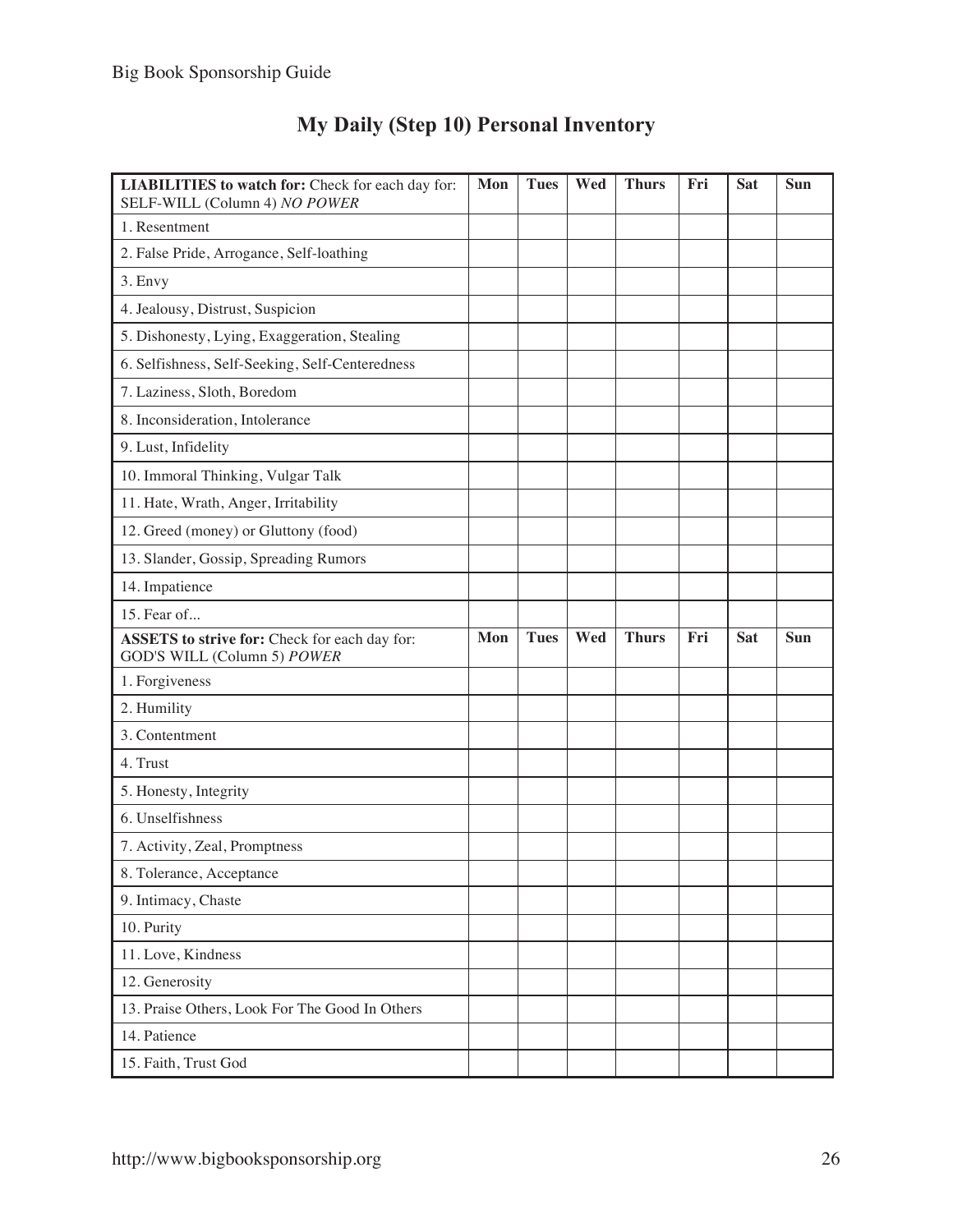**Step 11. Sought through prayer and meditation to improve our conscious contact with God as we understood Him, praying only for knowledge of His will for us and the power to carry that out.** 

Step Eleven suggests prayer (*talking to God*) and meditation (*listening to God*). (AA p. 85) *(Are you willing to do this - yes-no?)*

#### *Step 11 Instruction*

#### *PM Focus*

When we retire at night, we constructively review our day. Were we resentful, selfish, dishonest or afraid?<sup>step 10</sup> Do we owe an apology?  $\frac{\text{step } 8.9}{\text{step } 8.9}$  Have we kept something to ourselves which should be discussed with another person at once? <sup>step 5</sup> Were we kind and loving toward all? What could we have done better? Were we thinking of ourselves most of the time? Or were we thinking of what we could do for others, of what we could pack into the stream of life? <sup>step 12</sup> But we must be careful not to drift into worry, remorse or morbid reflection *(Column 4)*, for that would diminish our usefulness to others. step 12 After making our review we ask God's forgiveness step 7 and inquire what corrective measures steps  $8.9$  should be taken. (AA p. 86)

#### *AM Focus*

On awakening let us think about the twenty-four hours ahead. We consider our plans for the day. *(Column 5)* Before we begin, we ask God to direct our thinking step 3, especially asking that it be divorced from self-pity, dishonest or self-seeking motives *(Column 4)* step 10. Under these conditions we can employ our mental faculties with assurance, for after all God gave us brains to use. Our thought-life will be placed on a much higher plane *(Column 5)* when our thinking is cleared of wrong motives *(Column 4)*. (AA p. 86)

#### *Mid-day Focus*

In thinking about our day we may face indecision. We may not be able to determine which course to take. Here we ask God for inspiration, an intuitive thought or a decision. We relax and